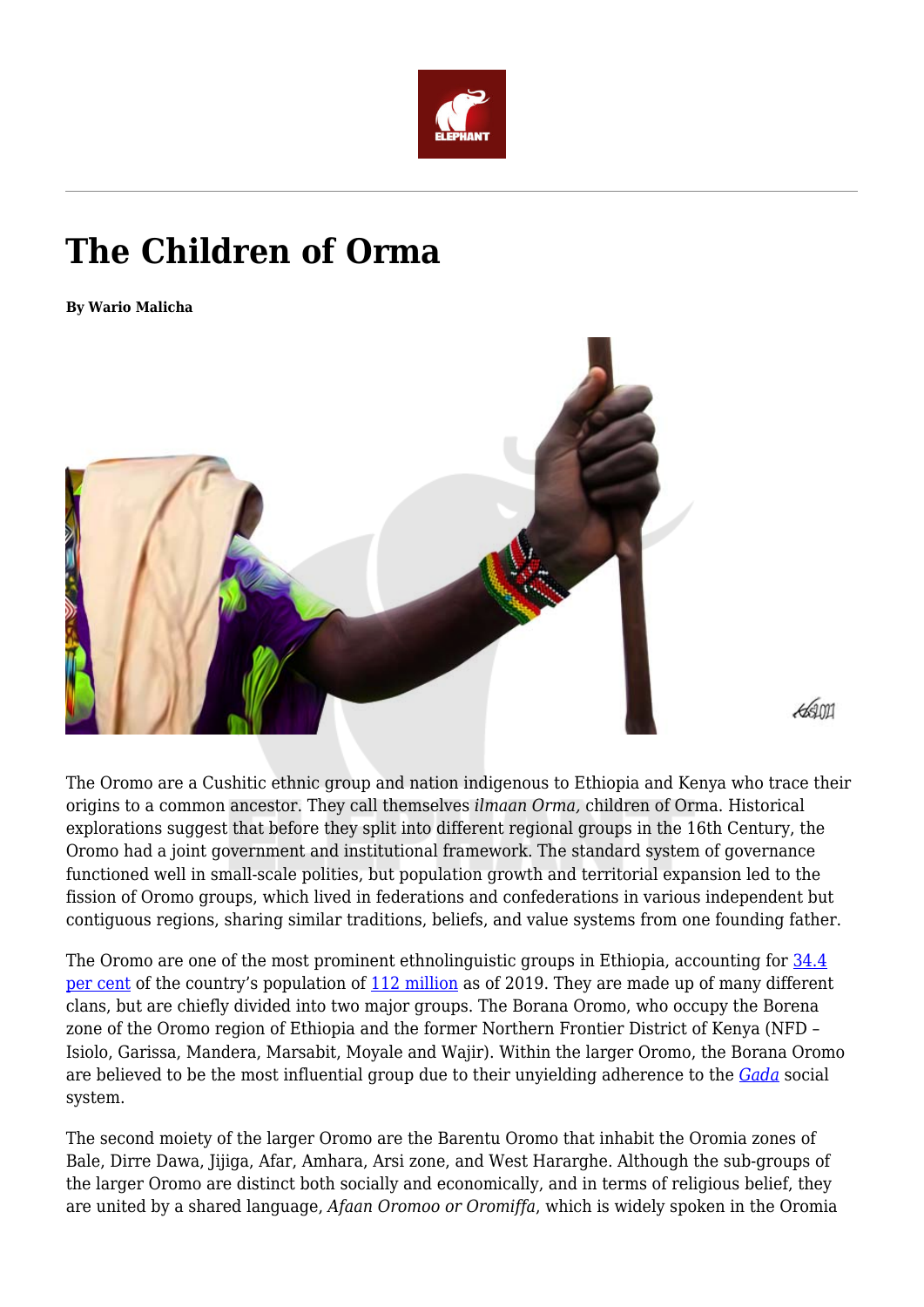region of Ethiopia, in northern Kenya and in parts of Somalia.

Despite their diversity, their numbers and their occupation of large urban and pastoral zones, the Oromo people in Ethiopia have experienced a long history of marginalization, loss of land, and forced assimilation by the Ethiopian government. This ostracism has led to a decline in the pastoralist lifestyle of this larger group. The persecution of the Oromo also led to the rise of the Oromo Liberation Front (OLF) in the 1970s. What started out as a student union evolved into political movement whose main goal is Oromo self-determination, and which has gained traction with the Oromo diaspora and its intellectual leadership.

In the spring of 1991, the Ethiopian People's Revolutionary Democratic Front (EPRDF), the then ruling party, extended control over the Oromo region, provoking a negative reaction from the OLF, which feared occupation of Oromo land. Continued coercion and persecution provoked OLF members and supporters to take up arms against the ruling party in 1992. Although the insurgency was swiftly contained, the OLF has only grown stronger. In January 2004, the Ethiopian security forces arrested 349 Oromo students for demonstrating to demand their right to freedom of cultural expression. The repression in Oromia has been harsh, with the arbitrary detention of protestors in the occupied regions. The Ethiopian Human Rights Council has reported of arrested students being forced to trek over gravel barefooted or on their knees.

Ethiopia's global diaspora is estimated to stand at [two million](https://www.bbc.com/news/world-africa-38076389) with a large base in the United States. Most Ethiopians are pushed to leave the country in search of political asylum and greener pastures. As Hassan Hussein, an Ethiopian academic based in the US has said, in the absence of an independent media, lack of freedom of expression, and peaceful political struggle inside Ethiopia, the Oromo in the diaspora have stepped in to occupy the space. Feyosa Lelisa, an exiled Ethiopian marathoner who participated in the [2016 Rio Olympics,](https://www.aljazeera.com/opinions/2017/5/19/why-i-run) crossed his wrists above his head in a show of solidarity with those who have been suffering under Ethiopia's brutal regime.

Jawar Mohammed, a leading Ethiopian opposition figure who had been living in exile in the US, established the Oromo Media Network (OMN) to highlight the issues of the greater Oromia region. Mohamed returned from exile in 2018 when Abiy Ahmed—who was perceived as a reformist—came to power. He has since become a fierce critic of the current regime. The media mogul was jailed together with 22 others following the cold-blooded murder of Haacaaluu Hundeessaa, who was known for relaying his criticisms and calls for Oromo liberation through his songs. Hundeessaa's killing in Addis Ababa in June 2020 sparked protests across the Oromia region, which resulted in the killing of more than [150 people](https://www.bbc.com/news/world-africa-54236276) by security forces.

In the absence of an independent media, lack of freedom of expression, and peaceful political struggle inside Ethiopia, the Oromo in the diaspora have stepped in to occupy the space.

The Borana Oromo of Kenya have also not escaped the repression. Established in Marsabit, Moyale and Isiolo, the community has faced the brutal subjugation of both the Kenyan and Ethiopian governments.

The unification of the Borana Oromo of northern Kenya as entity dates back to the period of the political independence of Kenya and the *gaf dabba*, the *Shifta* war of the 1960s. As Kenya prepared for self–governance, the minority populations of the NFD were calling for self-determination under a Greater Somalia. The region exploded in rebellion when these demands were not met. The Borana community refused to engage in the *Shifta* war against the independent Kenyan state as it feared